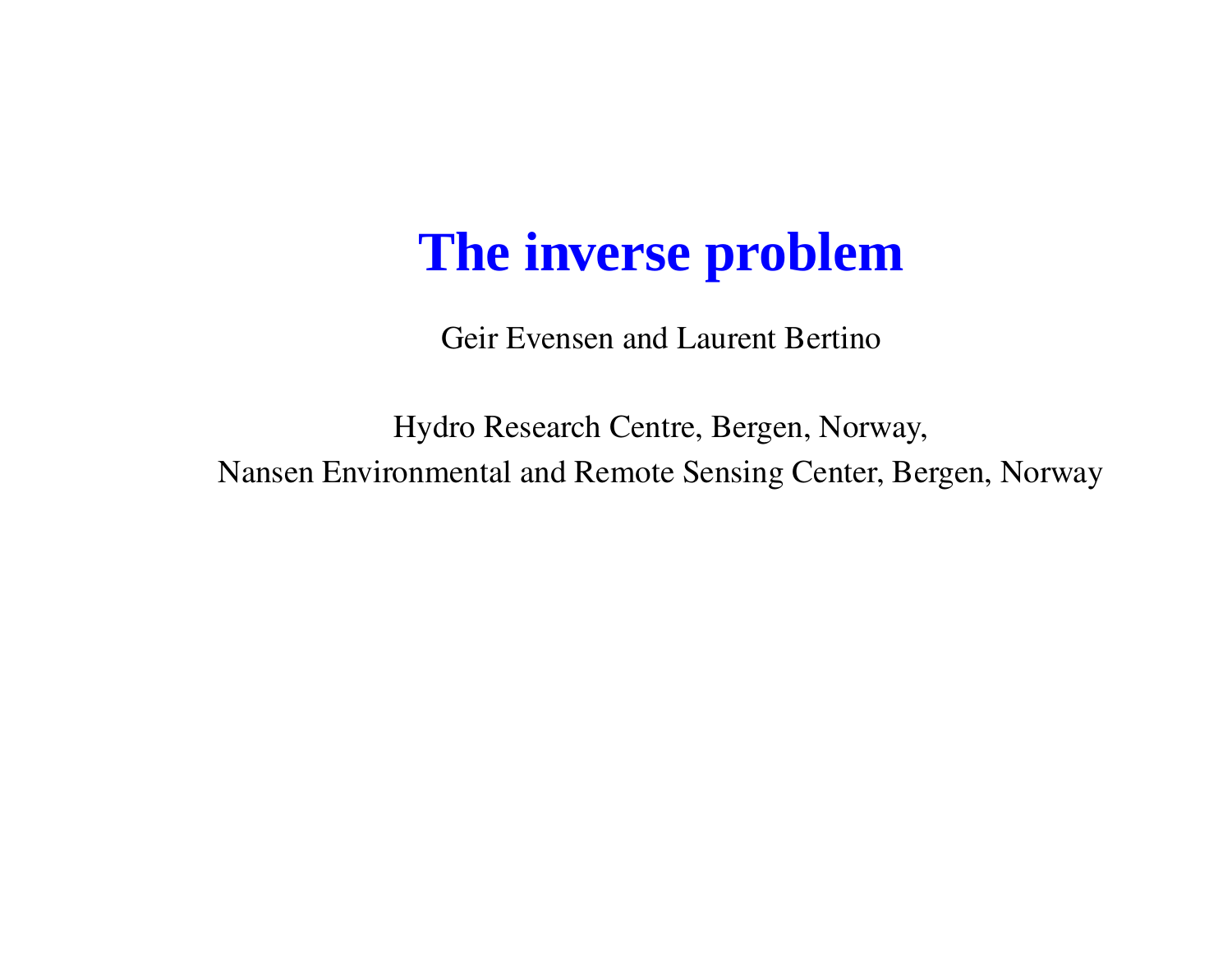#### **Model equations**

$$
\begin{aligned} \frac{\partial \boldsymbol{\psi}}{\partial t} &= \boldsymbol{g}(\boldsymbol{\psi}),\\ \boldsymbol{\psi}|_{t_0} &= \boldsymbol{\Psi}_0, \end{aligned}
$$

(1)

 $\Longrightarrow$  Well-posed problem with unique deterministic solution.

 $\blacktriangleright \psi(x,t)$  is model state vector.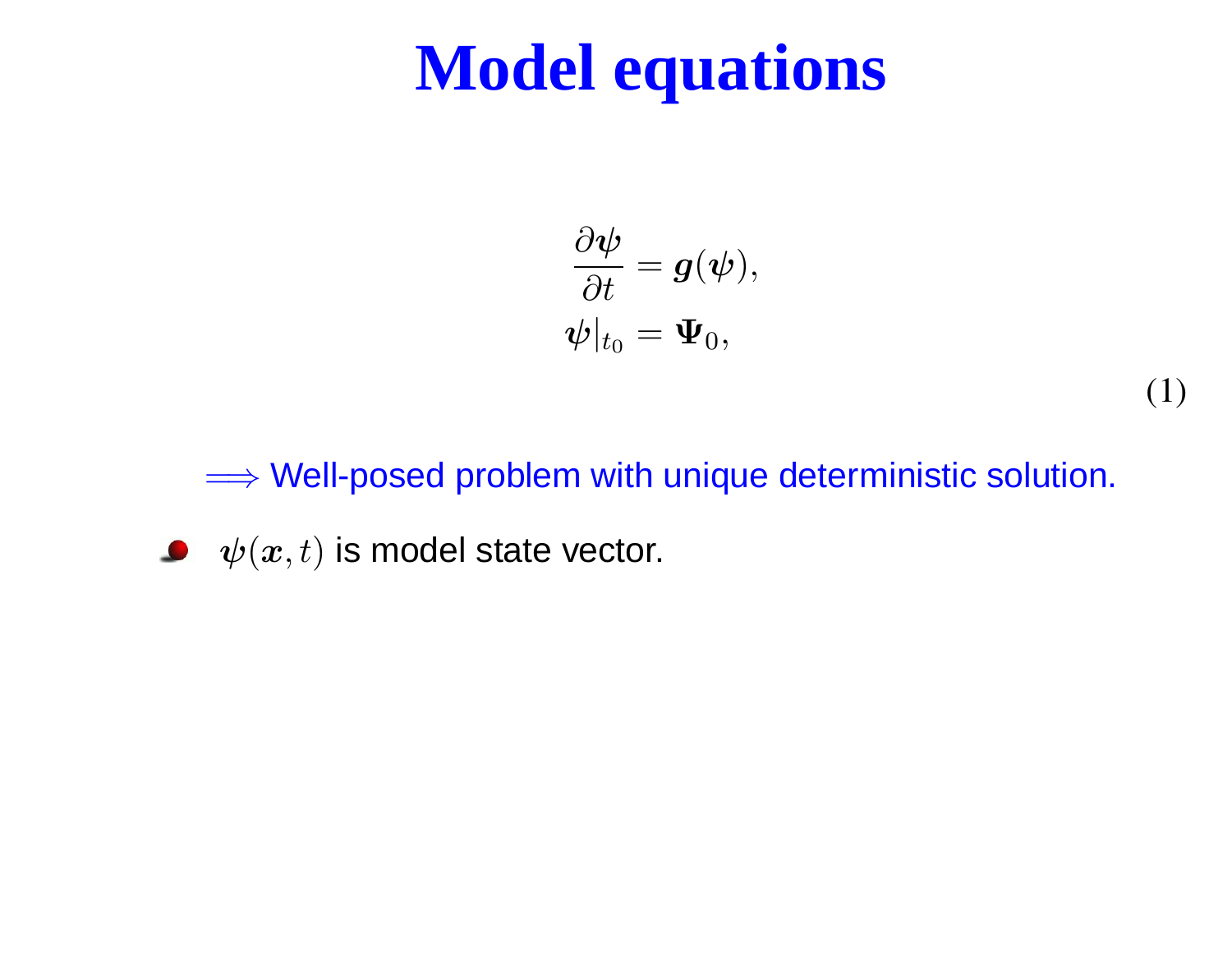#### **Model equations and measurements**

$$
\begin{aligned} \frac{\partial \boldsymbol{\psi}}{\partial t} &= \boldsymbol{g}(\boldsymbol{\psi}),\\ \boldsymbol{\psi}|_{t_0} &= \boldsymbol{\Psi}_0, \\ \mathcal{M} \boldsymbol{\psi} &= \boldsymbol{d}. \end{aligned}
$$

 $\Longrightarrow$  Over-determined problem with no solution.

Example of direct measurement of  $\psi(t)$ :

$$
\psi(t_i) = \mathcal{M}_i \psi = \int \delta(t - t_i) \psi(t) dt.
$$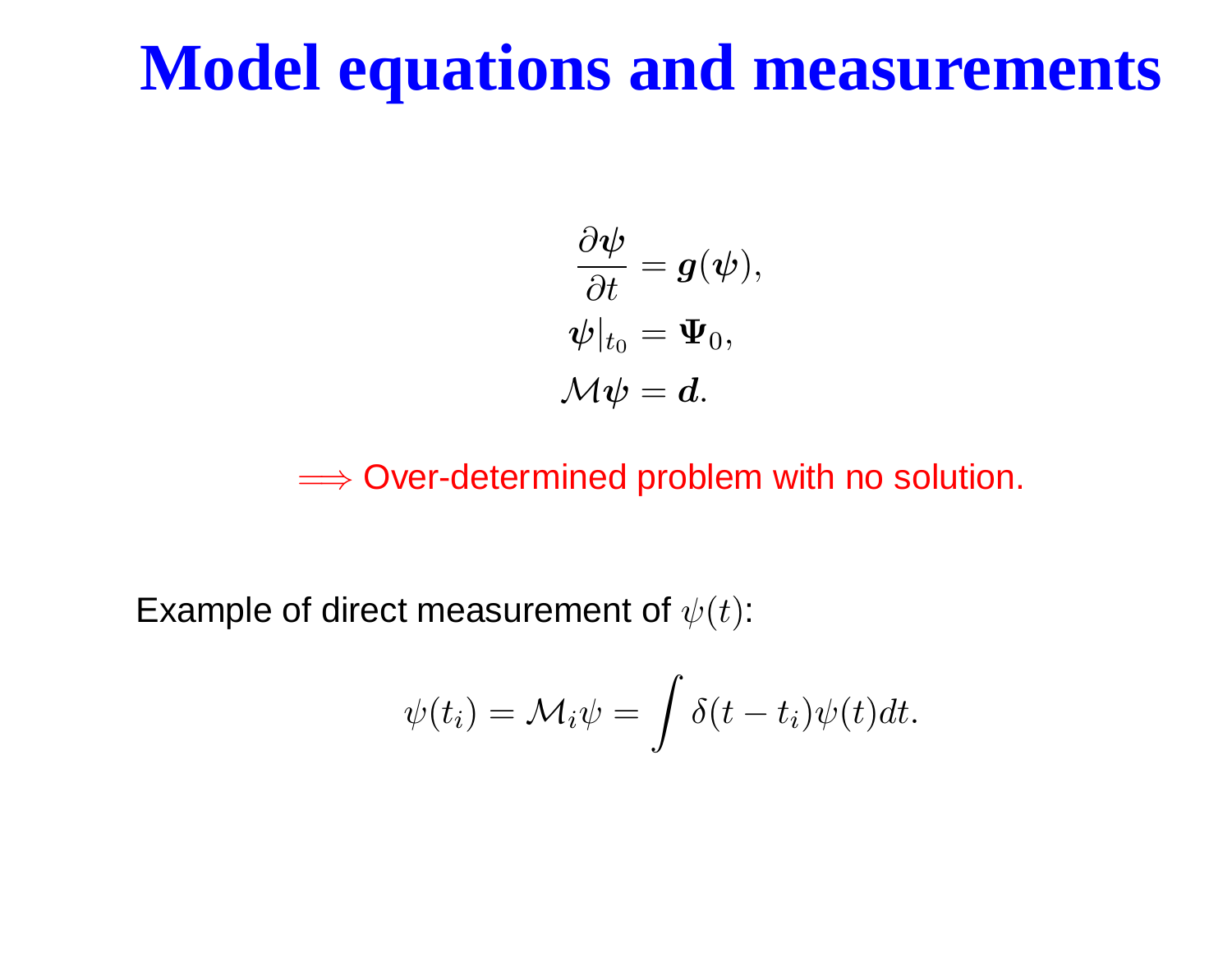#### **Allow for errors**

Assume stochastic errors  $\bm{q}(\bm{x},t)$ ,  $\bm{a}(\bm{x})$  and  $\bm{\epsilon}$ :

$$
\begin{aligned} \frac{\partial \boldsymbol{\psi}}{\partial t} &= \boldsymbol{g}(\boldsymbol{\psi}) + \boldsymbol{q}, \\ \boldsymbol{\psi}|_{t_0} &= \boldsymbol{\Psi}_0 + \boldsymbol{a}, \\ \mathcal{M} \boldsymbol{\psi}^\mathrm{t} &= \boldsymbol{d} + \boldsymbol{\epsilon}. \end{aligned}
$$

 $\Longrightarrow$  Infinitively many solutions.

- Must specify statistics for error terms!
- Least squares problem.
- Find estimate for  $\psi$  which "minimizes" errors.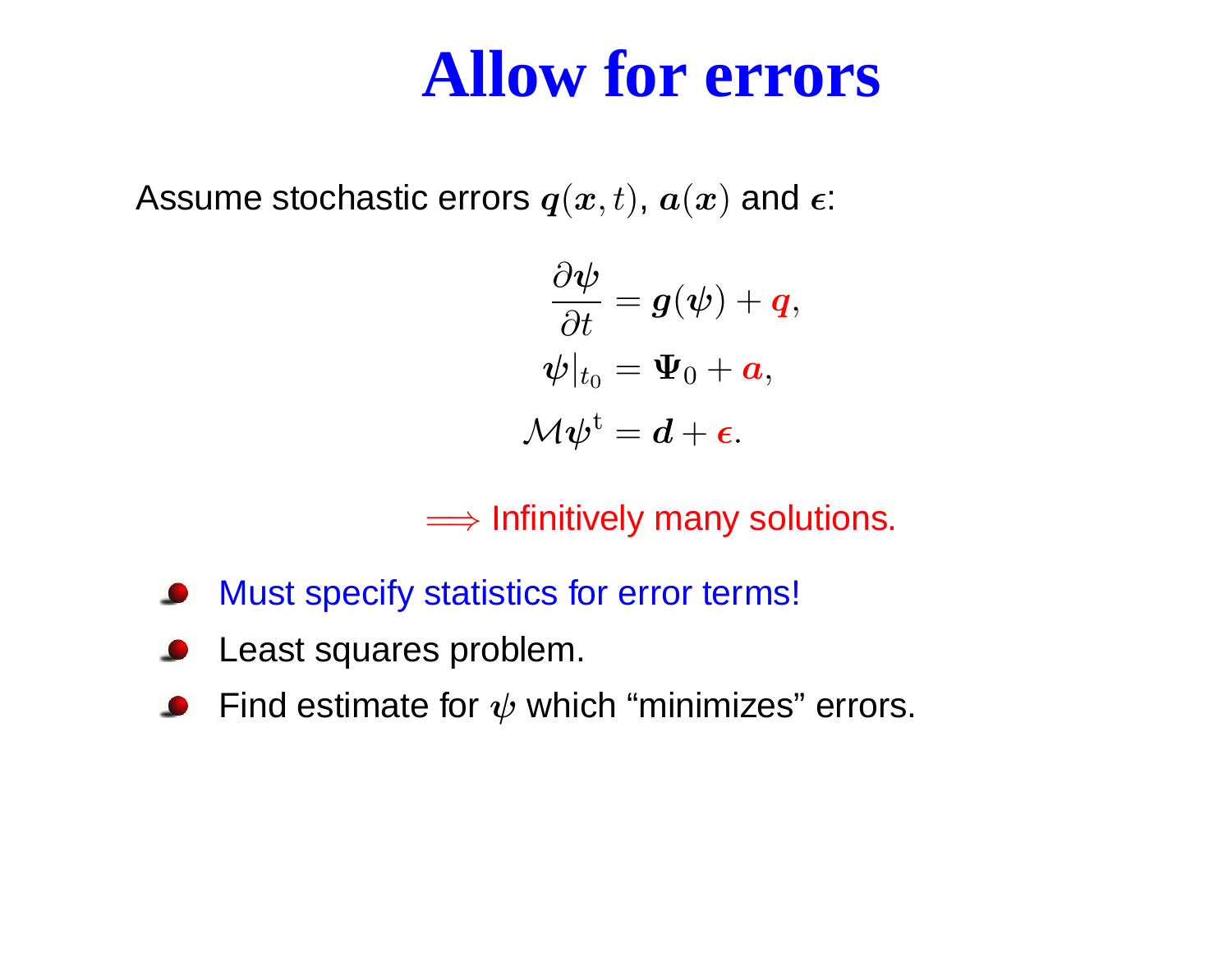#### **State estimation**

"Find an estimate of the state given <sup>a</sup> dynamical model and measurements."

- Standard data assimilation problem.
- Minimize errors in model and measurements.
- Solved by e.g. adjoint, representer or Kalman filter methods.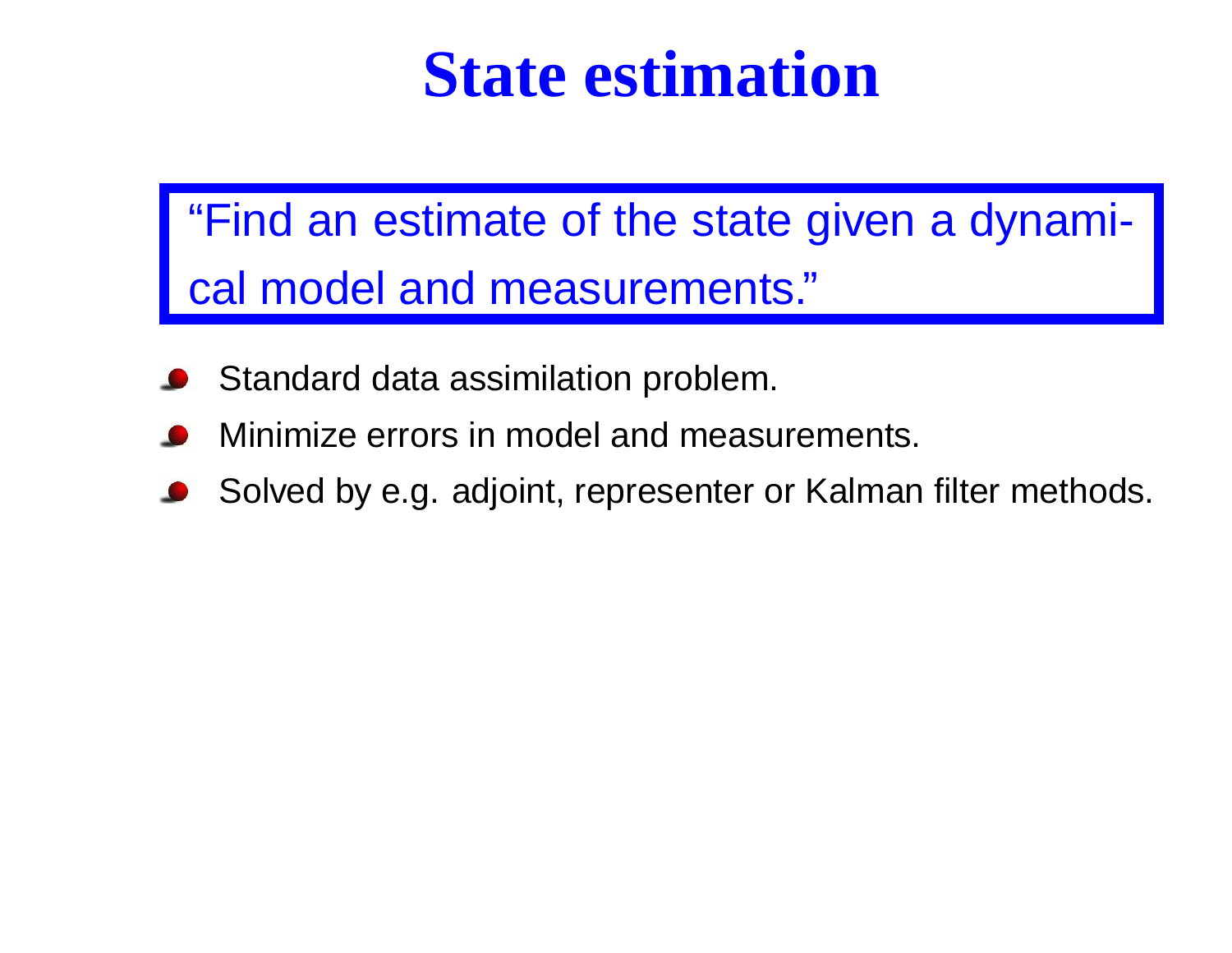## **Simple example**

Given the model

$$
\frac{d\psi}{dt} = 1,
$$
  

$$
\psi(0) = 0,
$$
  

$$
\psi(1) = 2,
$$

- **Overdetermined.**
- No solution.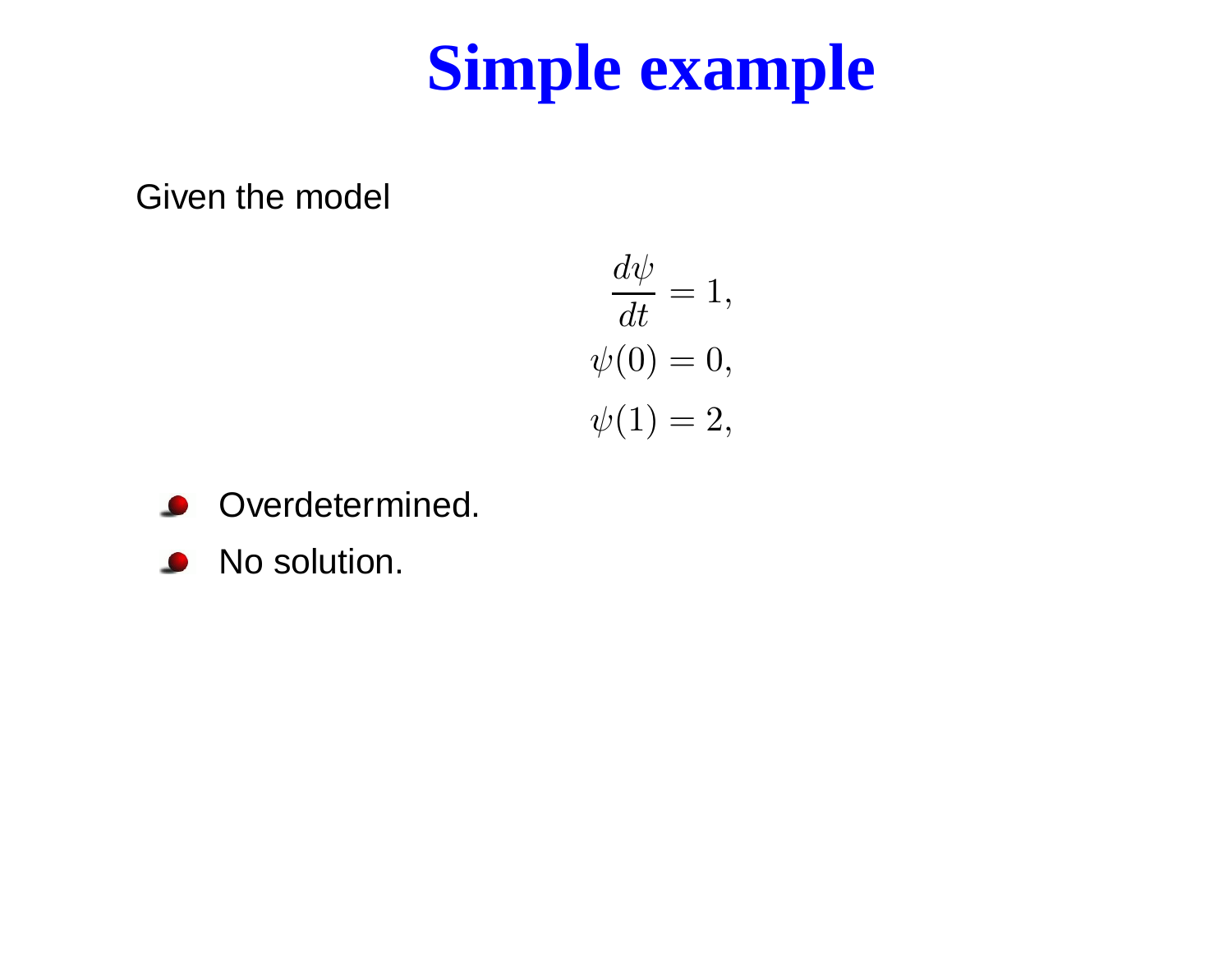# **Allowing for errors**

Relax model and conditions

$$
\frac{d\psi}{dt} = 1 + q,
$$
  

$$
\psi(0) = 0 + a,
$$
  

$$
\psi(1) = 2 + b.
$$

- **O** Underdetermined.
- **O** Infinitively many solutions.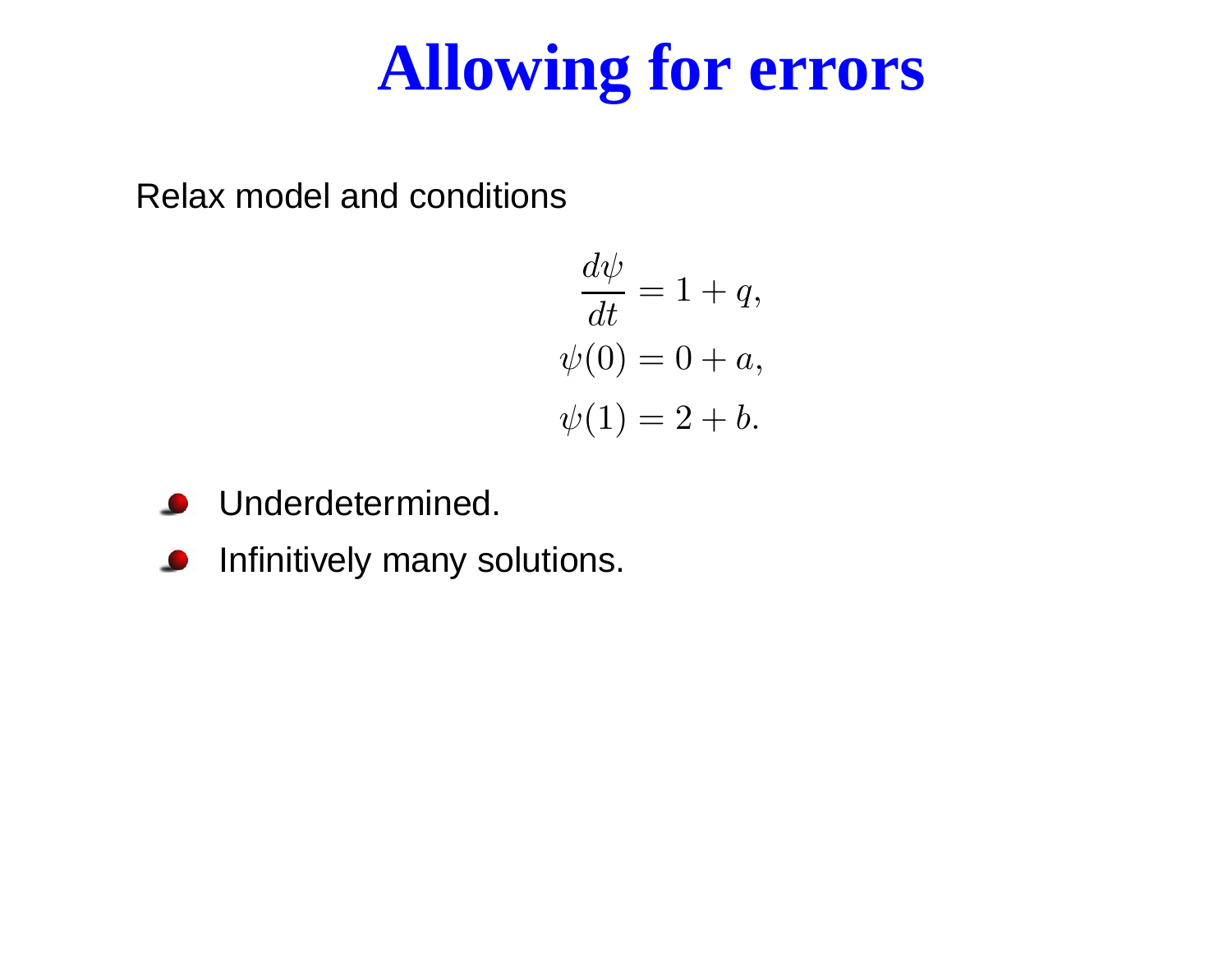#### **Statistical assumption**

Statistical null hypothesis,  $H_0$ :

| $q(t) = 0,$       | $q(t_1)q(t_2) = C_0\delta(t_1 - t_2),$ | $q(t)a=0,$                       |
|-------------------|----------------------------------------|----------------------------------|
| $\overline{a}=0,$ | $a^2 = C_0,$                           | $ab = 0,$                        |
| $b=0,$            | $b^2 = C_0,$                           | $\overline{q(t)}\overline{b}=0.$ |

Makes it possible to seek <sup>a</sup> solution which:

- is close to the conditions,
- almost satisfies the model,

by minimizing error terms.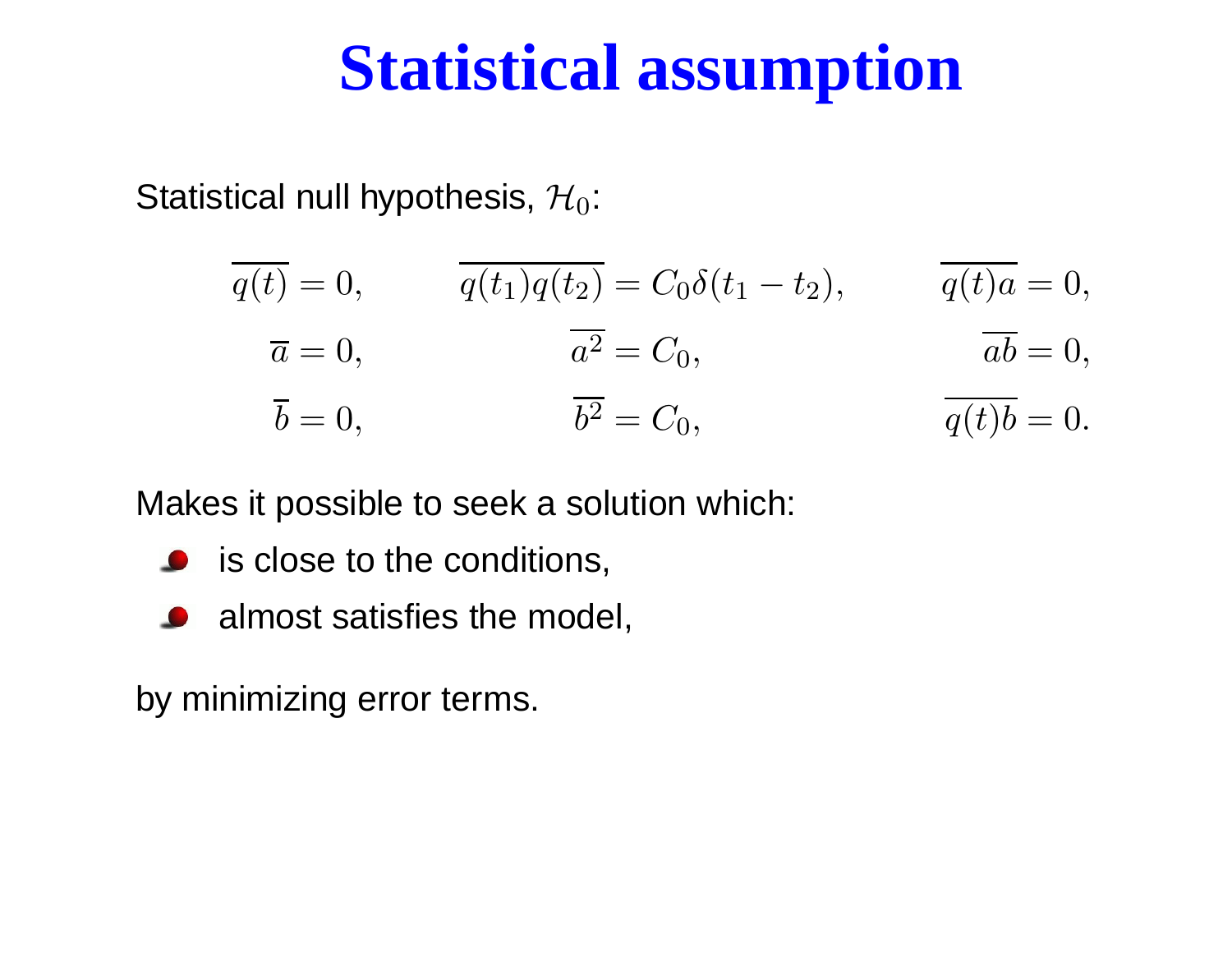## **Penalty function**

Define penalty function  $\bullet$ 

$$
\mathcal{J}[\psi] = W_0 \int_0^1 \left(\frac{d\psi}{dt} - 1\right)^2 dt + W_0 (\psi(0) - 0)^2 + W_0 (\psi(1) - 2)^2
$$

with  $W_0 = C_0^{-1}.$ 

 $\bullet$ Then  $\psi$  is an extremum if

$$
\delta \mathcal{J}[\psi]=\mathcal{J}[\psi+\delta\psi]-\mathcal{J}[\psi]=\mathcal{O}\big(\delta\psi^2\big)
$$

when  $\delta \psi \rightarrow 0.$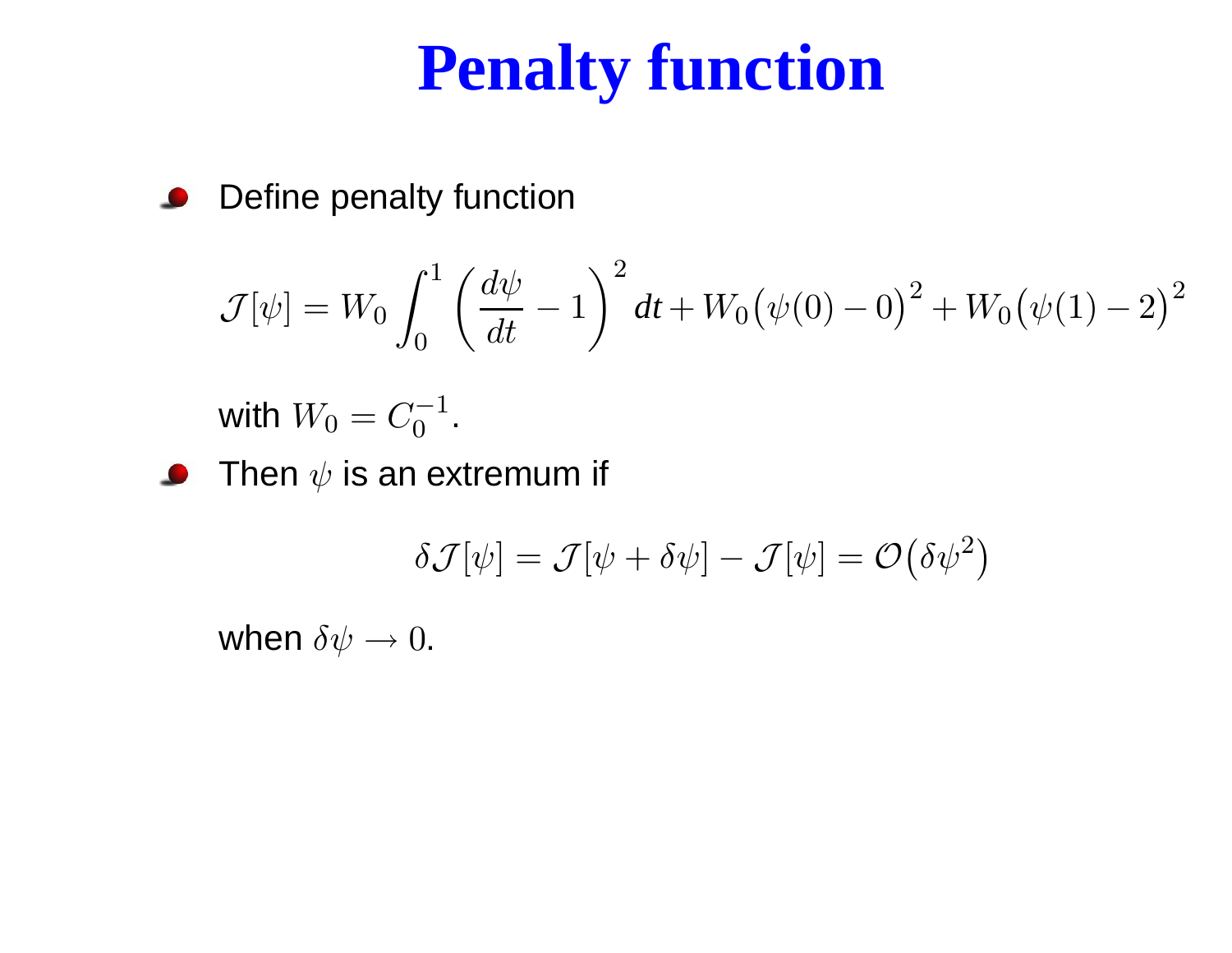#### **Variation of penalty function**

We have

$$
\mathcal{J}[\psi + \delta \psi] = W_0 \int_0^1 \left( \frac{d\psi}{dt} - 1 + \frac{d\delta \psi}{dt} \right)^2 dt
$$
  
+  $W_0 (\psi(0) - 0 + \delta \psi(0))^2 + W_0 (\psi(1) - 2 + \delta \psi(1))^2$ 

#### and we must have

$$
\int_0^1 \frac{d\delta\psi}{dt} \left(\frac{d\psi}{dt} - 1\right) dt + \delta\psi(0) (\psi(0) - 0) + \delta\psi(1) (\psi(1) - 2) = 0,
$$

From integration by part we get

$$
\delta \psi \left( \frac{d\psi}{dt} - 1 \right) \Big|_0^1 - \int_0^1 \delta \psi \frac{d^2 \psi}{dt^2} dt + \delta \psi(0) (\psi(0) - 0) + \delta \psi(1) (\psi(1) - 2) = 0.
$$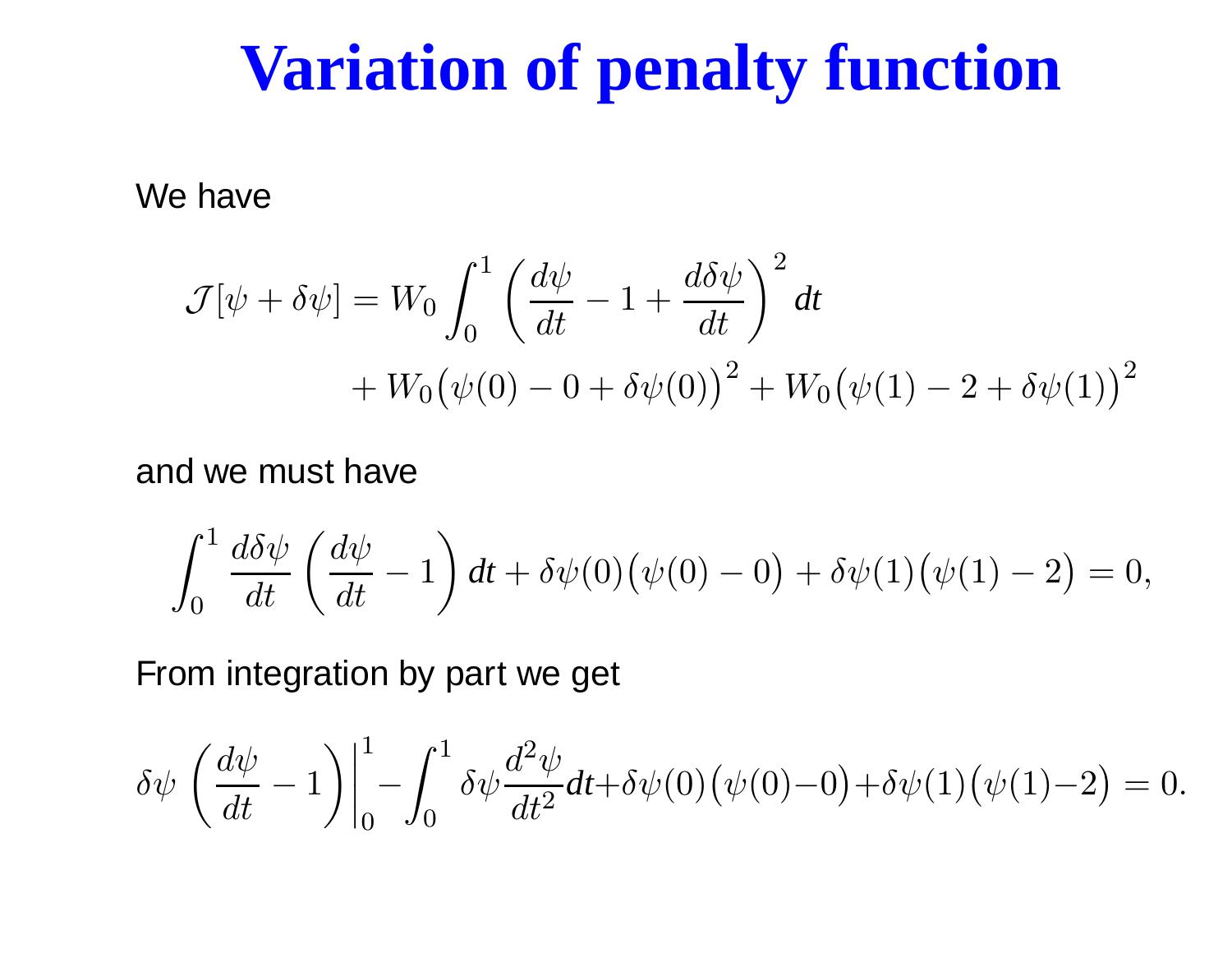### **Minimium of penalty function**

This gives the following system of equations

$$
\delta\psi(0) \left(-\frac{d\psi}{dt} + 1 + \psi\right)\Big|_{t=0} = 0,
$$
  

$$
\delta\psi(1) \left(\frac{d\psi}{dt} - 1 + \psi - 2\right)\Big|_{t=1} = 0,
$$
  

$$
\int_0^1 \delta\psi\left(\frac{d^2\psi}{dt^2}\right) dt = 0,
$$

or since  $\delta\psi$  is arbitrary....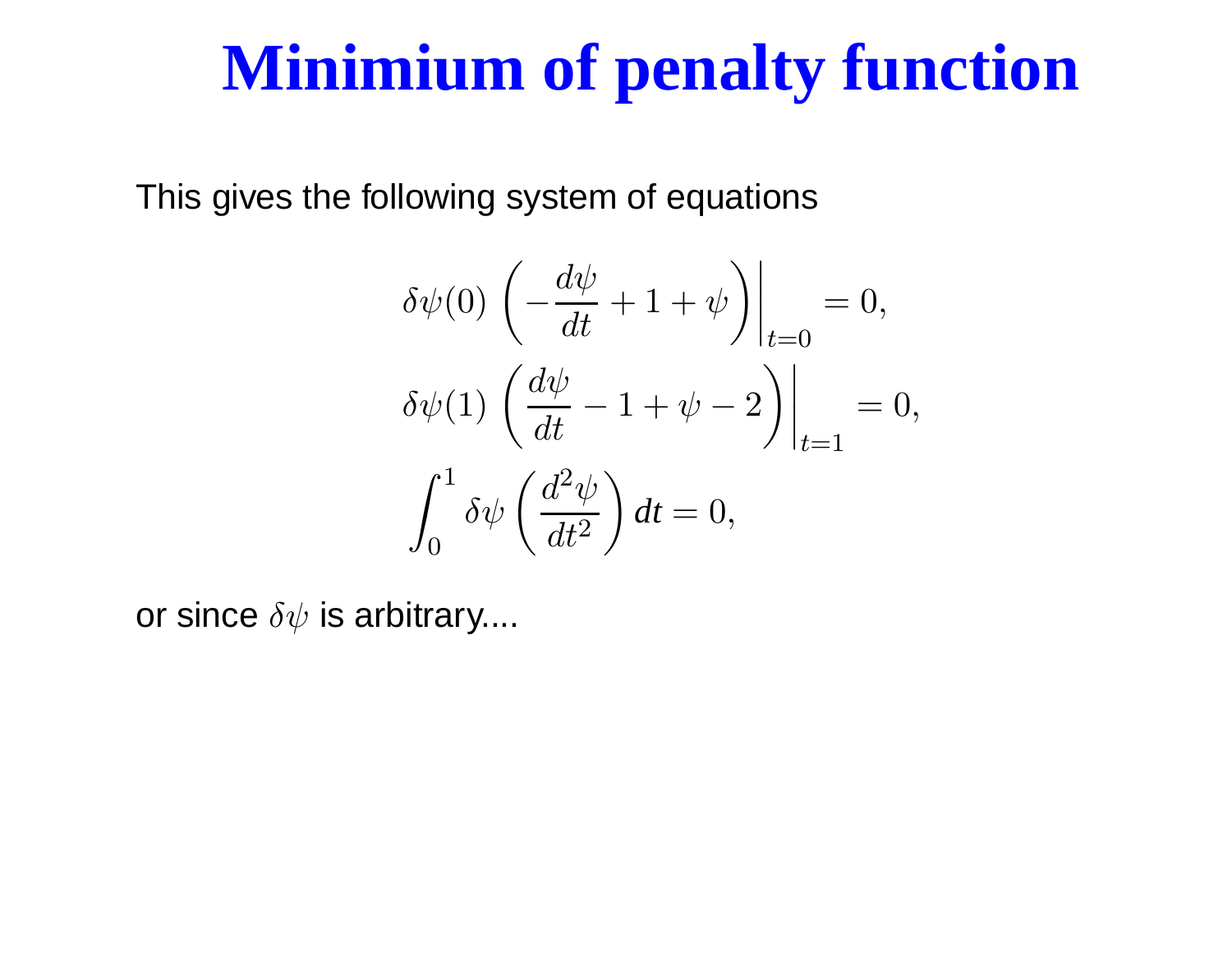## **Euler-Lagrange equation**

The Euler–Lagrange equation

$$
\frac{d\psi}{dt} - \psi = 1 \quad \text{ for } t = 0,
$$
  

$$
\frac{d\psi}{dt} + \psi = 3 \quad \text{ for } t = 1,
$$
  

$$
\frac{d^2\psi}{dt^2} = 0.
$$

- Elliptic boundary value problem in time.
- It has a unique solution.  $\bullet$

$$
\psi=c_1t+c_2,
$$

with  $c_1 = 4/3$  and  $c_2 = 1/3.$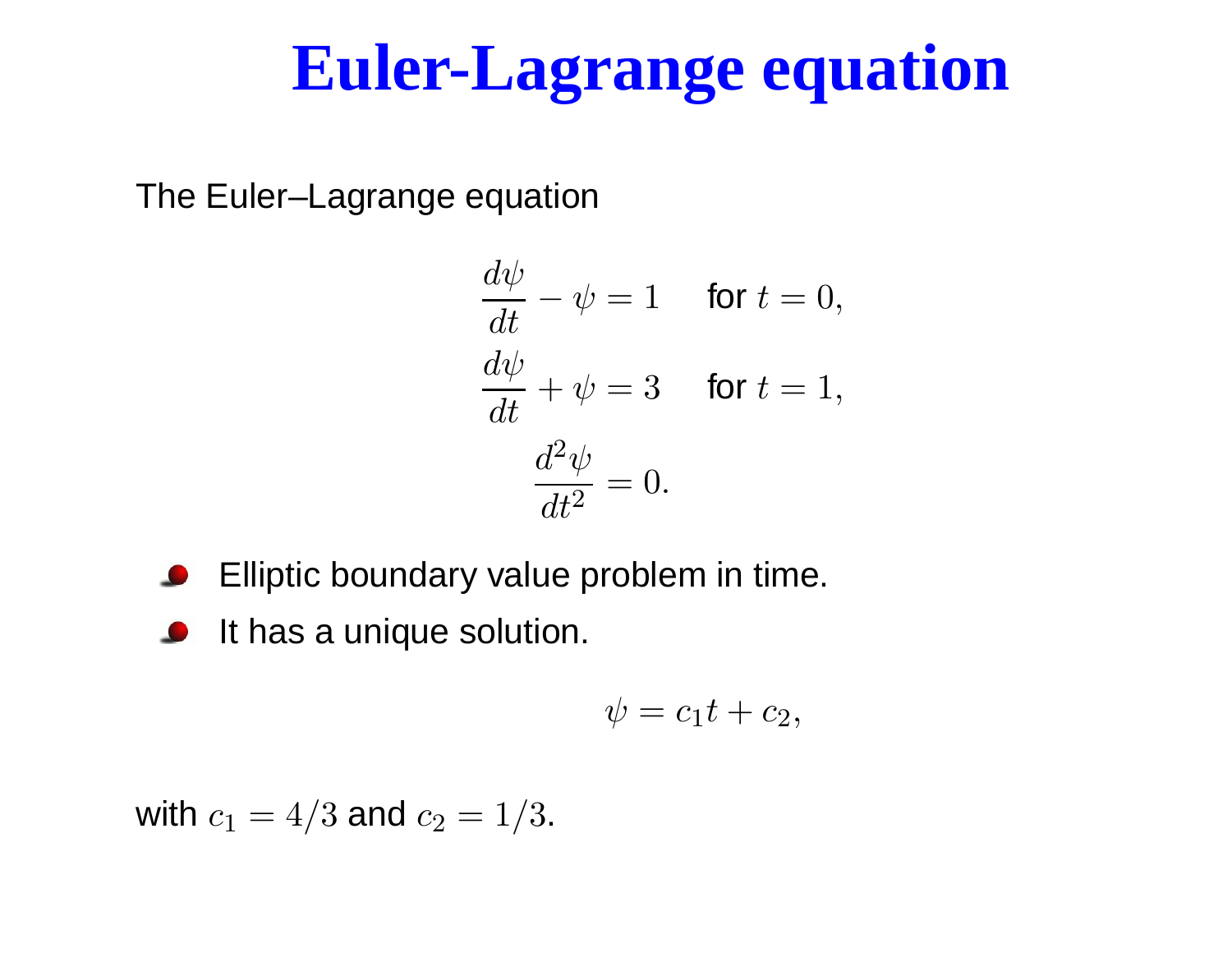#### **Results**